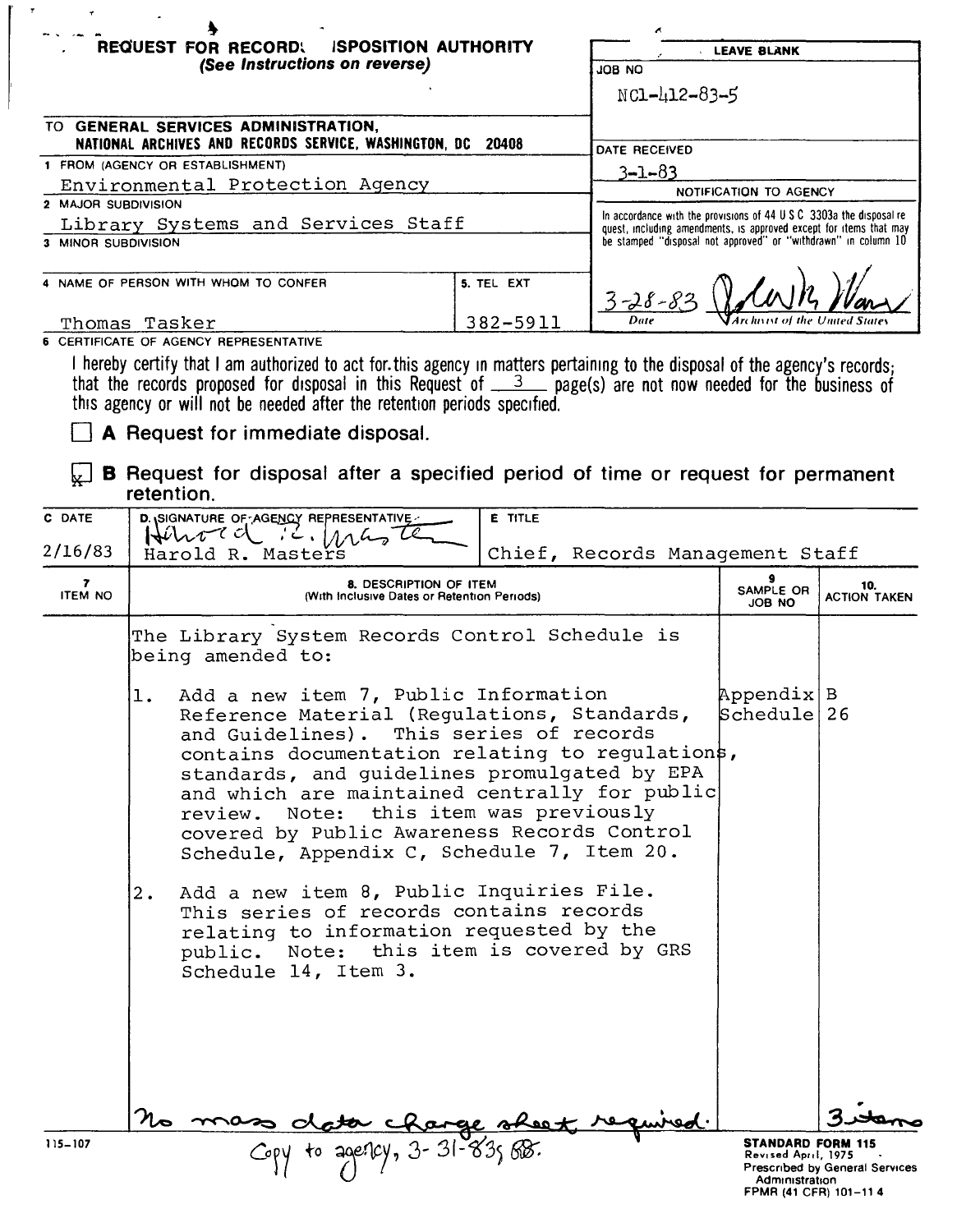|                     | JOB NO<br>Request for Records Disposition Authority-Continuation                                                                                                                                                                                                                                                                                                                                                                                                                                                                                                                        |  |                           | PAGE OF                   |
|---------------------|-----------------------------------------------------------------------------------------------------------------------------------------------------------------------------------------------------------------------------------------------------------------------------------------------------------------------------------------------------------------------------------------------------------------------------------------------------------------------------------------------------------------------------------------------------------------------------------------|--|---------------------------|---------------------------|
| 7<br><b>ITEM NO</b> | 8 DESCRIPTION OF ITEM<br>(With Inclusive Dates or Retention Periods)                                                                                                                                                                                                                                                                                                                                                                                                                                                                                                                    |  | 9.<br>SAMPLE OR<br>ON BOL | 10<br><b>ACTION TAKEN</b> |
|                     | Add a new item 9, Information Clearinghouse<br>3.<br>This series of records contains<br>Records.<br>information relating to an ongoing inventory<br>of all EPA's monitoring and statistical<br>information on a variety of models, data<br>collections, technical reports, and grants<br>and procurements to be used by project<br>officers to determine if the the require-<br>ments called for in the FRP's are suffi-<br>ciently unique or whether they are<br>duplications of effort.<br>Attached is a copy of the EPA Records Control<br>Schedule for the three series of records. |  | Appendik B<br>Schedule 26 |                           |
|                     |                                                                                                                                                                                                                                                                                                                                                                                                                                                                                                                                                                                         |  |                           |                           |
| 115-203             | Four copies, including original, to be submitted to the National Archives                                                                                                                                                                                                                                                                                                                                                                                                                                                                                                               |  |                           | STANDARD FORM 115-A       |

 $\label{eq:1} \begin{array}{l} \mathbf{S}_{\text{max}}=\mathbf{S}_{\text{max}}\\ \mathbf{S}_{\text{max}}=\mathbf{S}_{\text{max}}+\mathbf{S}_{\text{max}} \end{array}$ 

 $\label{eq:optimal} \begin{split} \mathcal{L}_{\text{eff}} & = \frac{1}{2} \left( \frac{1}{\sqrt{2}} \left( \frac{1}{\sqrt{2}} \right)^2 \right) \sqrt{2} \end{split}$ 

 $\sim$   $\epsilon$ 

 $\begin{array}{c} \end{array}$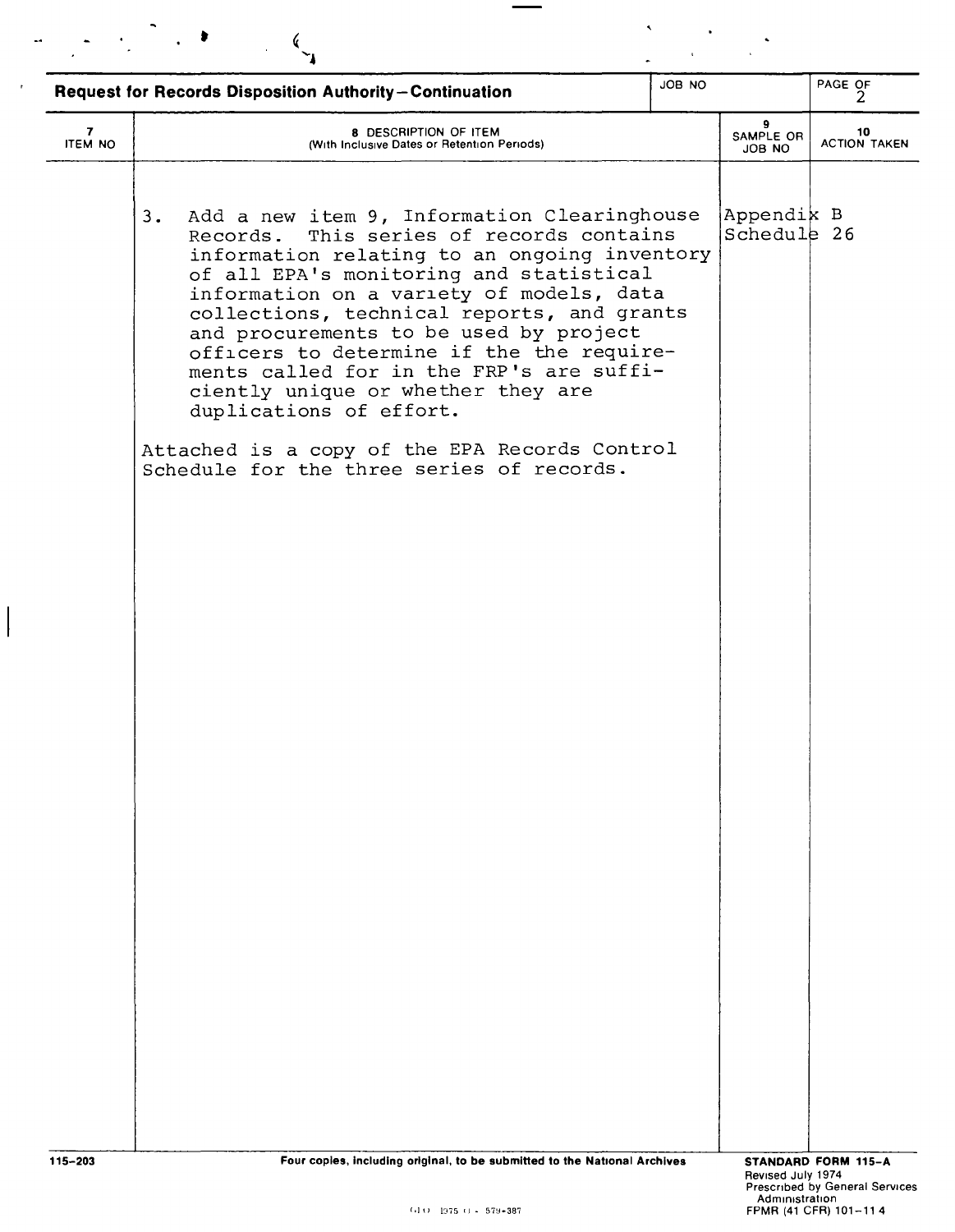|             | U.S. ENVIRONMENTAL PROTECTION AGENCY-RECORDS CONTROL SCHEDULES                                                                                                                                                                                                                                                                                                                                                                                                                                                                                                                                                                                                                                                       |                                                                                                                                                                                                                                                      | SCHED.NC |
|-------------|----------------------------------------------------------------------------------------------------------------------------------------------------------------------------------------------------------------------------------------------------------------------------------------------------------------------------------------------------------------------------------------------------------------------------------------------------------------------------------------------------------------------------------------------------------------------------------------------------------------------------------------------------------------------------------------------------------------------|------------------------------------------------------------------------------------------------------------------------------------------------------------------------------------------------------------------------------------------------------|----------|
|             | TITLE OF SCHEDULE                                                                                                                                                                                                                                                                                                                                                                                                                                                                                                                                                                                                                                                                                                    | COVERAGE OF SCHEDULE                                                                                                                                                                                                                                 |          |
|             | LIBRARY SYSTEM RECORDS                                                                                                                                                                                                                                                                                                                                                                                                                                                                                                                                                                                                                                                                                               | <b>AGENCYWIDE</b>                                                                                                                                                                                                                                    |          |
| <b>ITEM</b> | NAME AND DESCRIPTION OF RECORD/FILE                                                                                                                                                                                                                                                                                                                                                                                                                                                                                                                                                                                                                                                                                  | RETENTION PERIOD AND DISPOSITION                                                                                                                                                                                                                     |          |
|             | Public Information Reference Material (Regulations,<br>Standards, and Guidelines). A collection of documents<br>relating to regulations, standards, and guidelines promul-<br>gated by EPA. Documents centrally maintained for public<br>review. Documents consist of copies of proposed and final<br>regulations, standards, and guidelines which includes<br>hearing transcripts, economic analysis--cost effect studies,<br>comments on proposed regulations; State Implementation Plans;<br>Effluent Guidelines, NPDES Quarterly Non-Compliance Reports,<br>etc. Note: The documents described above are non -record<br>material. The official record documentation is maintained<br>by the appropriate program. | Retention: Retain 1 year after promulgation of final<br>regulation, standard, or guideline.<br>Disposition: Break file upon publication of final rule<br>in Federal Register. Keep in Public Information<br>Reference Unit for 1 year, then destroy. |          |
| 8.          | Public Inquiries File. Includes copies of public inquiries<br>requesting various non-technical EPA reference materials<br>and/or answers to various types of environmental problems,<br>with copy of response from the responsible program area in<br>EPA Headquarters and regions attached. Also, includes<br>copies of inquiry control log books/sheets and reports that<br>contain daily and weekly account of inquiries received via<br>mail, telephone, and personal appearances.                                                                                                                                                                                                                               | Retention: Retain 3 months.<br>Disposition: Break file after 3 months, then destroy.                                                                                                                                                                 |          |
| 9.1         | Information Clearinghouse Records. Includes records relating<br>to a system to provide an ongoing inventory of all EPA!s<br>monitoring and statistical information on a variety of<br>models, data collections, technical reports, and grants and<br>procurements to be used by project officers to determine if<br>the requirements called for in the RFP's are sufficiently<br>unique or whether they are duplications of effort. Records<br>consist of procurement request, statement of work, survey<br>forms to update data bases, data collection forms, and<br>other appropriate records necessary for the operation of the<br>Information Clearinghouse.                                                     | Retention: Retain 6 months.<br>Disposition: Break file after information has been<br>converted to machine-readable form and information verified<br>to be correct. Keep in office for 6 months then destroy.                                         |          |
|             |                                                                                                                                                                                                                                                                                                                                                                                                                                                                                                                                                                                                                                                                                                                      |                                                                                                                                                                                                                                                      |          |

 $1.2.4.4$ 

 $\bar{1}$ 

,11  $\sim$  11  $\sim$  12  $\sim$  12  $\sim$  12  $\sim$  12  $\sim$  12  $\sim$  12  $\sim$  12  $\sim$  12  $\sim$ 

\' r  $\vdash$ i , i ,<br>! ŗ t l<br>|<br>|

ր<br>1

! i f  $\ddot{\ddot{\phantom{}}},$  $\mathfrak{k}^-$ I i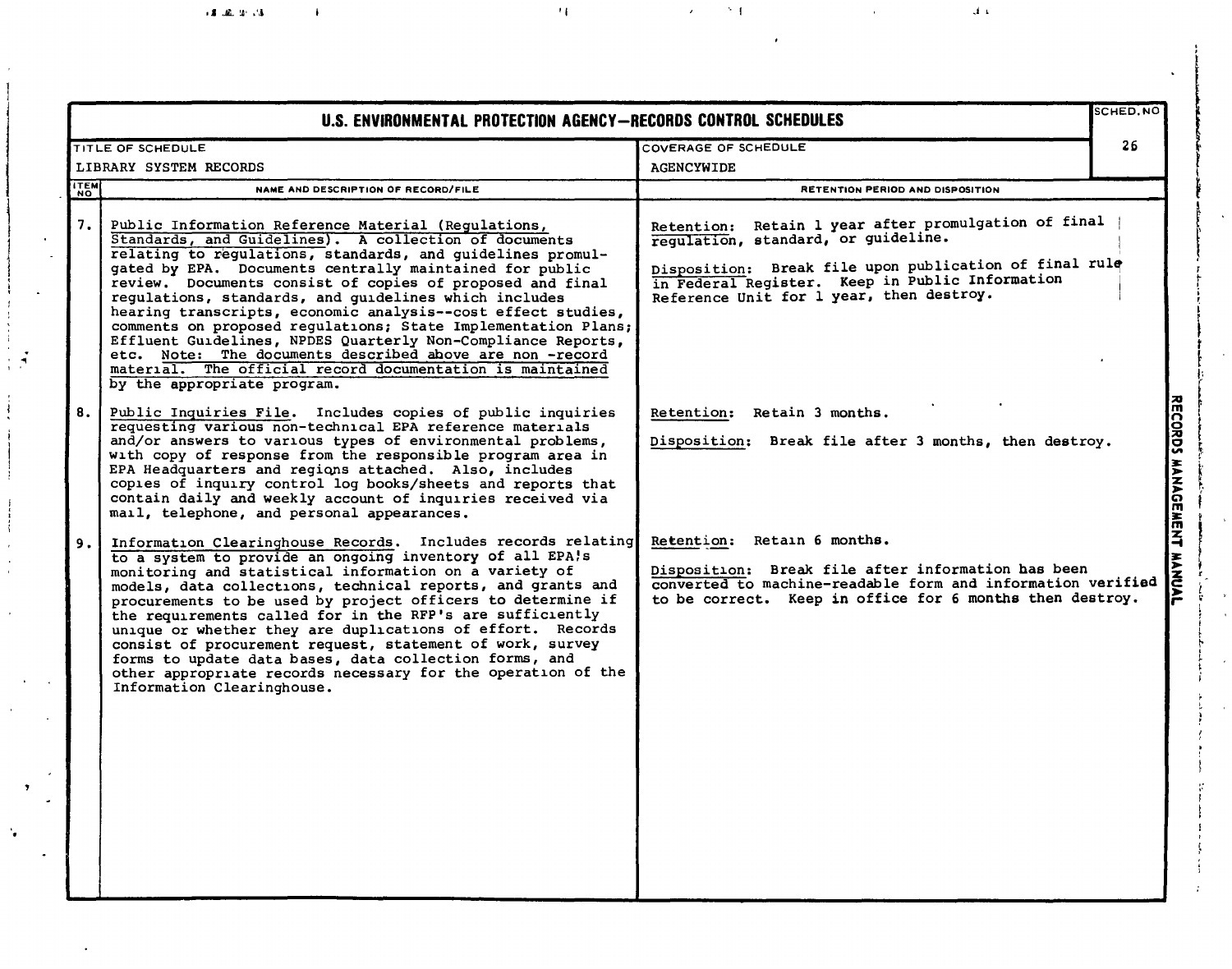$\mathbb{G}$ 

| 11/113/                                       | SCHED.NO<br>U.S. ENVIRONMENTAL PROTECTION AGENCY-RECORDS CONTROL SCHEDULES |                                                                                                                                                                                                                                                                                                                                                                                                                                                                                                                                                                                                                                                                                                                                                                                                                                                                |                                                                                                                                                                                                                                                                                                                                                                                                                                                                                         |                           |  |
|-----------------------------------------------|----------------------------------------------------------------------------|----------------------------------------------------------------------------------------------------------------------------------------------------------------------------------------------------------------------------------------------------------------------------------------------------------------------------------------------------------------------------------------------------------------------------------------------------------------------------------------------------------------------------------------------------------------------------------------------------------------------------------------------------------------------------------------------------------------------------------------------------------------------------------------------------------------------------------------------------------------|-----------------------------------------------------------------------------------------------------------------------------------------------------------------------------------------------------------------------------------------------------------------------------------------------------------------------------------------------------------------------------------------------------------------------------------------------------------------------------------------|---------------------------|--|
| TITLE OF SCHEDULE<br>PUBLIC AWARENESS RECORDS |                                                                            | $(NC1 - 412 - 78 - 9)$                                                                                                                                                                                                                                                                                                                                                                                                                                                                                                                                                                                                                                                                                                                                                                                                                                         | <b>COVERAGE OF SCHEDULE</b><br>APPLICABLE HEADQUARTERS OFFICE                                                                                                                                                                                                                                                                                                                                                                                                                           | $\overline{\mathbf{z}}$   |  |
|                                               | <b>ITEM</b>                                                                | NAME AND DESCRIPTION OF RECORD/FILE                                                                                                                                                                                                                                                                                                                                                                                                                                                                                                                                                                                                                                                                                                                                                                                                                            | RETENTION PERIOD AND DISPOSITION                                                                                                                                                                                                                                                                                                                                                                                                                                                        |                           |  |
| v                                             | l19.<br>I20.                                                               | PEMAP Merit Awards Projects. Documentation relating to projects<br>entered into by students and youth groups to improve the environment.<br>Records consist of merit award applications, lists of students for<br>awards, samples and pictures of posters and exhibits, news clips from<br>local newspapers, description of award presentation program.<br>Regulations, Standards, and Guidelines Document Copy File - Freedom of<br>Information Center. A collection of documents relating to significant<br>regulations, standards and guidelines promulgated by EPA. Documents<br>centrally maintained for public review. Records consist of copies of<br>nearing transcripts, economic analysis--cost effect studies, comments<br>on proposed regulations/guidelines/standards, references, Environmental<br>Impact Statements, Implementation Plans, etc. | Retention: ' Retain 10 years.<br>Disposition. Break file upon completion or termination of program.<br>Keep in office for 1 year, then transfer to the FRC. Keep in the<br>FRC for 9 years, then destroy.<br>Retention: Retain 3 years after promulgation of regulation/standard/<br>guideline or until litigation is completed.<br>Disposition: Break file upon final printing in Federal Register.<br>Keep in Freedom of Information Center for 3 years, then destroy.                |                           |  |
| $C - 7 - 5$                                   | 21.                                                                        | EPA Publications and Promotional Items. General and technical<br>Interature and promotional items produced by the Office of Public<br>Awareness. Literature and promotional items take the form of<br>handbooks, brochures, pamphlets, comic books, bumper stickers, buttons,<br>and posters.                                                                                                                                                                                                                                                                                                                                                                                                                                                                                                                                                                  | Retention:<br>a. Record Copy. Permanent.<br>Distribution Copies. Retain 3 years after last print date.<br>Information Copies.<br>Retain 1 year.<br>c.<br>Disposition:<br>a. Record Copy. Break file after publication. Keep in the office<br>for 10 years, then offer to the National Archives.<br>b. Distribution Copies. Break file after printing and distribution.<br>After 3 years destroy undistributed copies.<br>c. Information Copies. Destroy when 1 year old or sooner if no | RECORDS MANAGEMENT MANUAL |  |
| <b>PENDLX</b><br>$\bullet$                    | 22                                                                         | Documentary and Promotional Film TV Tapes, Slide Shows, and Radio<br>Shows. Collections of 16mm films, slides and scripts, TV tape<br>commercials, and radio commercials, and radio commercials highlighting<br>the damages of pollution and the need for control.<br>a. Motion Pictures. The original negative or color original plus<br>separate optical sound track, an intermediate master positive or<br>duplicate negative plus optical sound track, and a sound projection,<br>print of each motion picture.                                                                                                                                                                                                                                                                                                                                            | longer needed.<br>Retention:<br>Record Copy.<br>Permanent.<br>а.<br>Distribution Copies. Retain 5 years.<br>Ъ.<br>Security Copy. Retain 1 year.<br>c.                                                                                                                                                                                                                                                                                                                                   |                           |  |

 $\tau$ 

 $\pmb{\epsilon}$ 

 $\pmb{\epsilon}$ 

# لأنيا

植品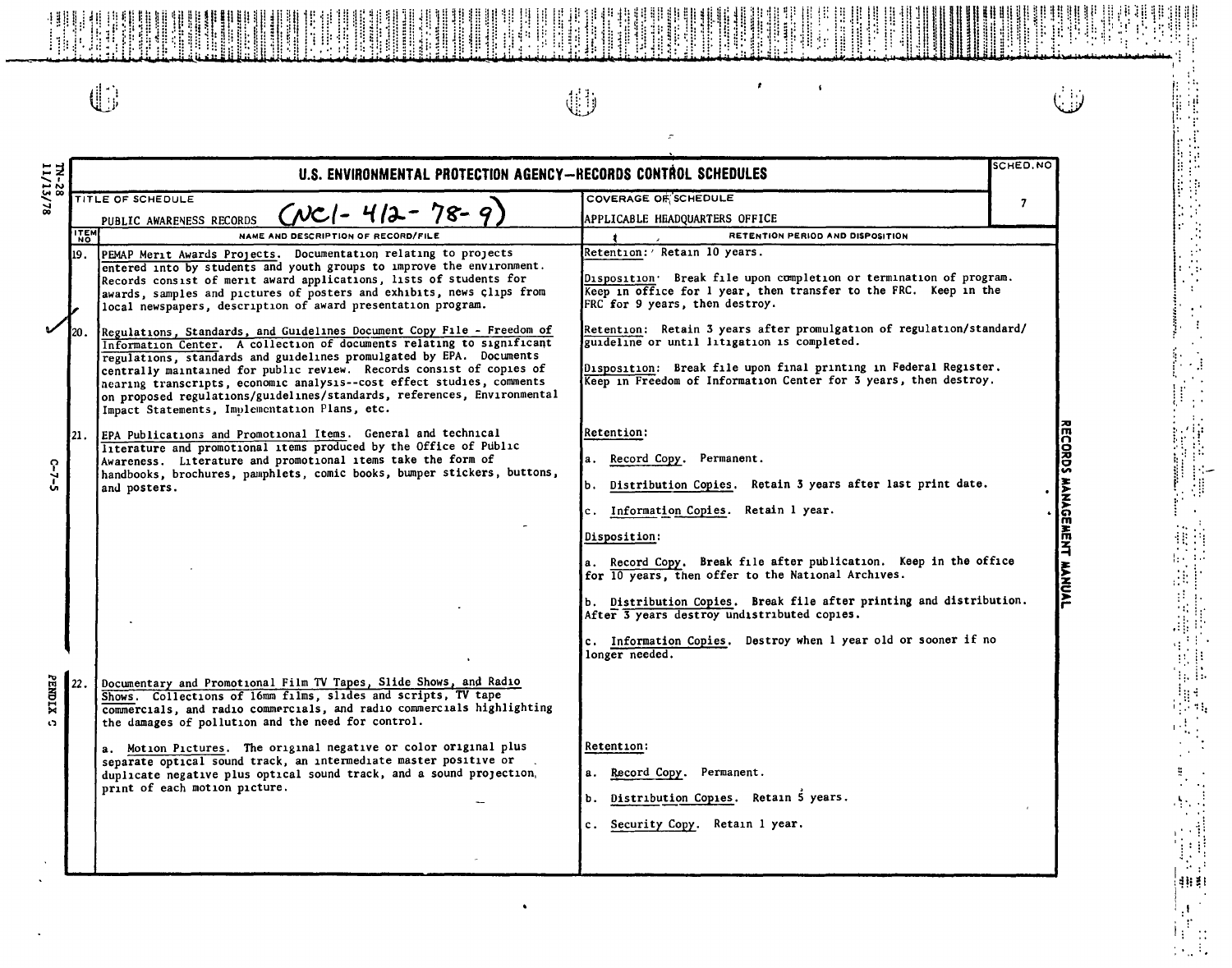### GENERAL RECORDS SCHEDULE 14

#### **ITEM** NO. DESCRIPTION OF RECORDS

senior agency personnel and may be a textual record such as a formal press release or nontextual record, such as film and video or sound recordings.

 $2.$ Information Subject Files.

> Subject files of formally designated informational offices, not covered elsewhere in this schedule.

 $\mathbf{z}$ Information Requests Files.

> Requests for information and copies of replies thereto, involving no administrative actions, no policy decisions, and no special compilations or research and requests for and transmittals of publications, photographs, and other informational literature.

4. Acknowledgement Files.

> Acknowledgement and transmittals of inquiries and requests that have been referred elsewhere for reply.

 $5.$ Press Service Files.

> Press service teletype news and similar materials.

6. Information Project Files.

> Informational service project case files maintained in formally designated informational offices.

7. Commendation/Complaint Correspondence Files.

> Anonymous letters, letters of commendation, complaint, criticism and suggestion, and replies thereto, excluding those on the basis of which investigations were made or

## AUTHORIZED DISPOSITION

Submit SF 115, Request for Records Disposition Authority.

Destroy when 3 months old or when no longer needed. whichever is sooner.



Destroy 3 months after acknowledgement and referral.

Destroy when 3 months old.

Destroy l year after close of file or 1 year after completion of project.

Destroy when 3 months old.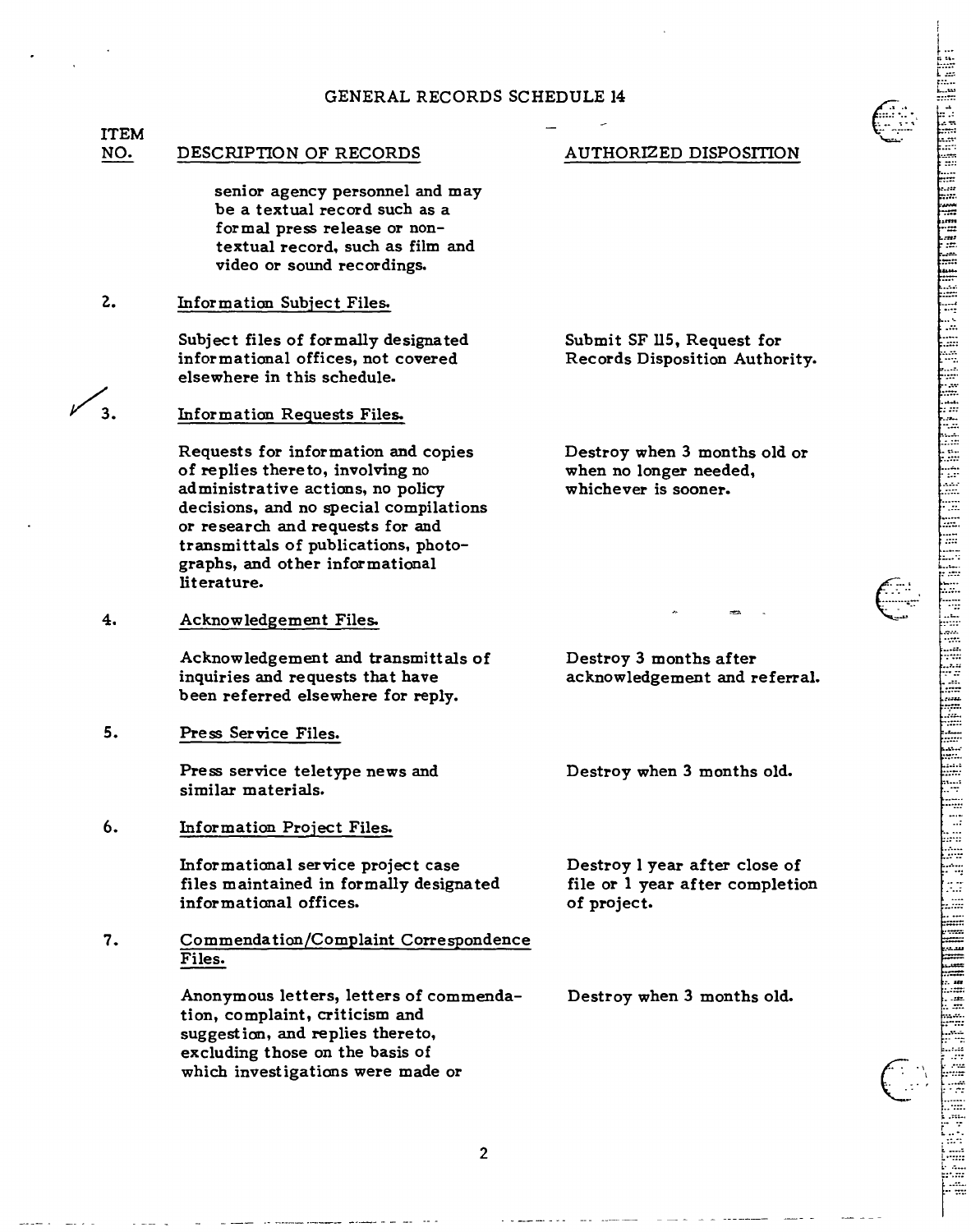

 $f(n)$  $\sim$   $\sim$   $\sim$ 

# Part I - Master Files

| Item            | File function/<br>designation        | Consisting of                                                      | Which are                                                                                                | Then                                                                         |                 |
|-----------------|--------------------------------------|--------------------------------------------------------------------|----------------------------------------------------------------------------------------------------------|------------------------------------------------------------------------------|-----------------|
| 19              | Federal loan<br>and/or grant<br>file | data on individual loans<br>or grant applications<br>or awards     | data on<br>characteristics of<br>individual<br>applicants or<br>recipients and<br>their awards           | Submit SF 115,<br>Request for<br><b>Records</b><br>Disposition<br>Authority. | <b>GENERAT</b>  |
| 20 <sub>o</sub> |                                      |                                                                    | summary or<br>aggregate fiscal<br>values used for<br>accounting purposes                                 | Dispose of after<br>three or more<br>update cycles.                          | <b>RECORDE</b>  |
| 21              | Information<br>retrieval file        | indexes or tracking<br>systems to textual<br>or nontextual records | used to facilitate<br>access to these<br>materials                                                       | Dispose of as<br>provided for the<br>related records.                        | <b>SCHEDULE</b> |
| 22              |                                      | indexes to "library<br>materials"                                  | used to facilitate<br>access to published<br>documents or<br>reports.                                    | Dispose of as<br>reference<br>material.                                      | $\overline{c}$  |
| 23              | Summary file                         | aggregates of<br>individual observations                           | created from files<br>not authorized for<br>disposal under this<br>General Records<br><b>Schedule</b>    | Submit SF 115,<br>Request for<br>Records<br>Disposition<br>Authority.        |                 |
| 24              |                                      |                                                                    | created from files<br>authorized for<br>disposal under this<br><b>General Records</b><br><b>Schedule</b> | Dispose of<br>as provided<br>for related<br>data.                            |                 |

 $\overline{\phantom{0}}$ 

HEHE **A A LE DE LA CONSTITUCIÓN DE LA CALLA DEL CONTENENTAL DE LA CALLA DE LA CALLA CALLA DEL CALLA DEL CALLA DEL CA** -1666 t di Lag